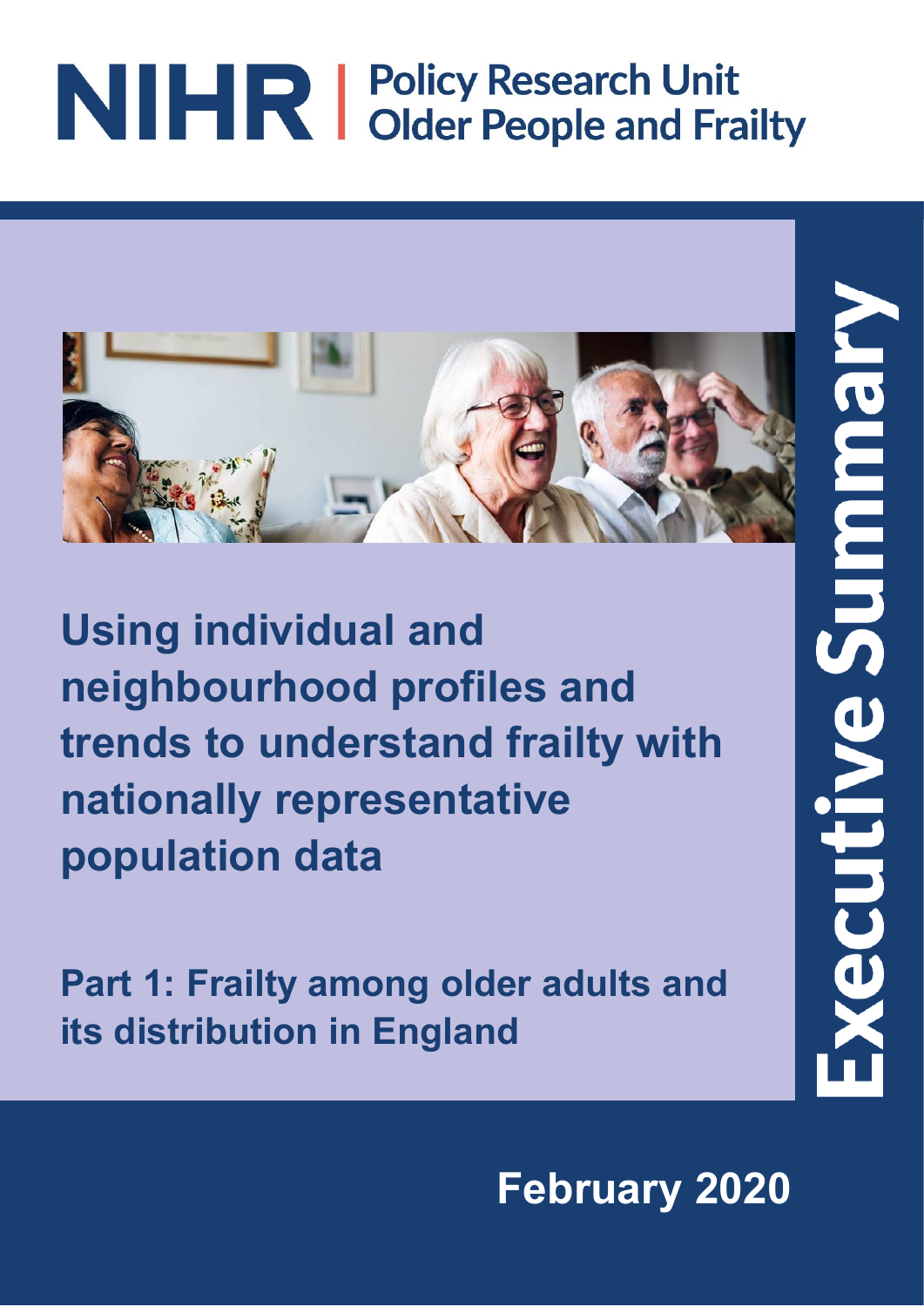### NIHR | Policy Research Unit

**Using individual and neighbourhood profiles and trends to understand frailty with nationally representative population data**

**Part 1: Frailty among older adults and its distribution in England**

#### **The problem**

Frailty is common in later life, and linked to poor quality of life, high service use and adverse health outcomes, including falls and death. We know that frailty is not an inevitable part of ageing, and action to prevent or slow the progression of frailty makes an important contribution to public health. To develop appropriate policies and intervention, we need to understand where services are needed. National estimates for the prevalence of frailty are useful, but they provide no information on how frailty varies across the country. This study addresses an important gap in our knowledge - of how common frailty is, at a local level. The aim of

this work was to estimate the proportion of older adults with pre-frailty and frailty across local authority districts (LADs) in England.

#### **What did we do?**

To estimate the prevalence of frailty, we analysed data from two nationally representative studies the English Longitudinal Study of Ageing (ELSA) Wave 4 and the Cognitive Function and Ageing Study II (CFAS II). We also included deprivation data (2011 UK Townsend Deprivation Scores), and 2020 population projections for local authorities.

#### **Key Findings**

#### **Frailty in England**

- **Frailty prevalence at 65+:** The prevalence of frailty in adults aged 65+ (2020) was estimated at 1.2%. Estimates were higher for women (1.5%) than for men (0.8%).
- **Frailty prevalence at older ages:** Over one in nine men aged 85 or older (11.6%) and one in eight women aged 80 or older (14.3%) in England were estimated to be frail. Estimates were highest for women aged 90+ years (21.3%).
- **Frailty geographical variation:** Frailty varied significantly across local authority districts, with estimates for adults aged 65+ ranging from 0.5% to 2.2%.

#### **Pre-frailty in England**

- **Pre-frailty prevalence at 65+:**  Approximately 2.7% of adults aged 65+ were estimated to be pre-frail, with higher estimates for women (3.4%) than men (2.0%).
- **Pre-frailty variation with age:** A strong age gradient exists in the estimated prevalence of pre-frailty, with highest estimates for those aged 90+ years.
- **Pre-frailty geographical variation:** Prefrailty is estimated to range between 1.1% and 4.7% in different local authority districts.

**Caveat:** It is important to note that the figures in this report are synthetic estimates. They reflect expected values, taking into account relevant individual characteristics. This is an established and accepted approach to take, when no direct measures are available.

#### **Conclusion**

This is the first area-level description of pre-frailty and frailty amongst older adults in England. Frailty and pre-frailty are more common with age. Geographical variation was greater for pre-frailty

than frailty. This analysis should be of value to inform service planning in health and social care, in particular, efforts to prevent or delay the onset of frailty.